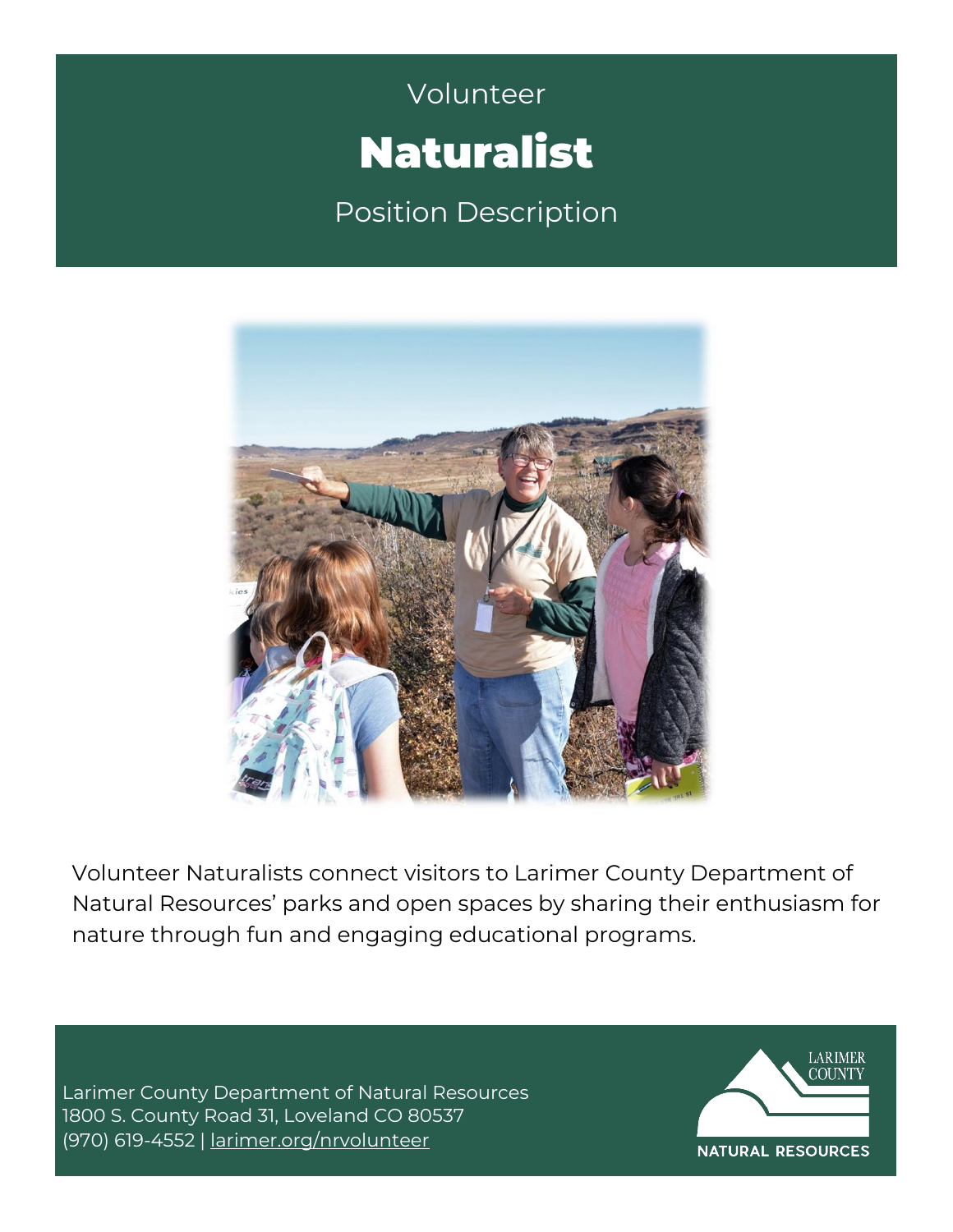*Our mission is to establish, protect and manage significant regional parks and open lands providing quality outdoor recreational opportunities and stewardship of natural resources values. We are committed to fostering a sense of community and appreciation for the natural and agricultural heritage of Larimer County for present and future generations.* 

## **Position Summary:**

Larimer County Department of Natural Resources (LCDNR) offers a variety of programming designed to educate and engage people of all ages and backgrounds. Naturalists lead educational programs for all ages on behalf of LCDNR, including guided hikes, school field trips, campground programs, & outreach stations. Naturalists may design their own programs or sign up to lead established programs. Through education, Naturalists inspire curiosity of the natural world and foster stewardship of our natural resources.

## **Benefits:**

- Be an integral part of promoting LCDNR's mission, enhancing the visitor experience, and fostering stewardship values
- Learn from experienced staff and volunteers
- Have access to natural & cultural history resources including a comprehensive library and educational materials (furs, skulls, games, craft supplies and more)
- Gain experience in interpretive program design & facilitation
- Opportunities to expand your knowledge
- Participate in fun volunteer appreciation and social events
- Complete 20+ volunteer hours in a calendar year & receive a LCDNR parking pass

#### **Requirements:**

- Interested in natural & cultural history and making a connection with nature
- Good communication skills both written and verbal
- Passionate about learning and enthusiastic about sharing your knowledge with others
- Experience and comfort with speaking to and leading groups of people of all ages and backgrounds
- Prior teaching experience or knowledge is helpful but not required
- Friendly, courteous, respectful, flexible, and a team-player
- Provide your own reliable transportation
- Must take initiative for designing programs or learning established programs
- Willingness to work outside in variable temperatures and weather conditions. Some programs require 2-3 miles of hiking
- Attend all four (4) days of Naturalist training
- Complete a criminal background check
- Understanding and acceptance of potential risk for this volunteer position such as inclement weather, dangerous wildlife encounters, and unpleasant interactions with members of the public



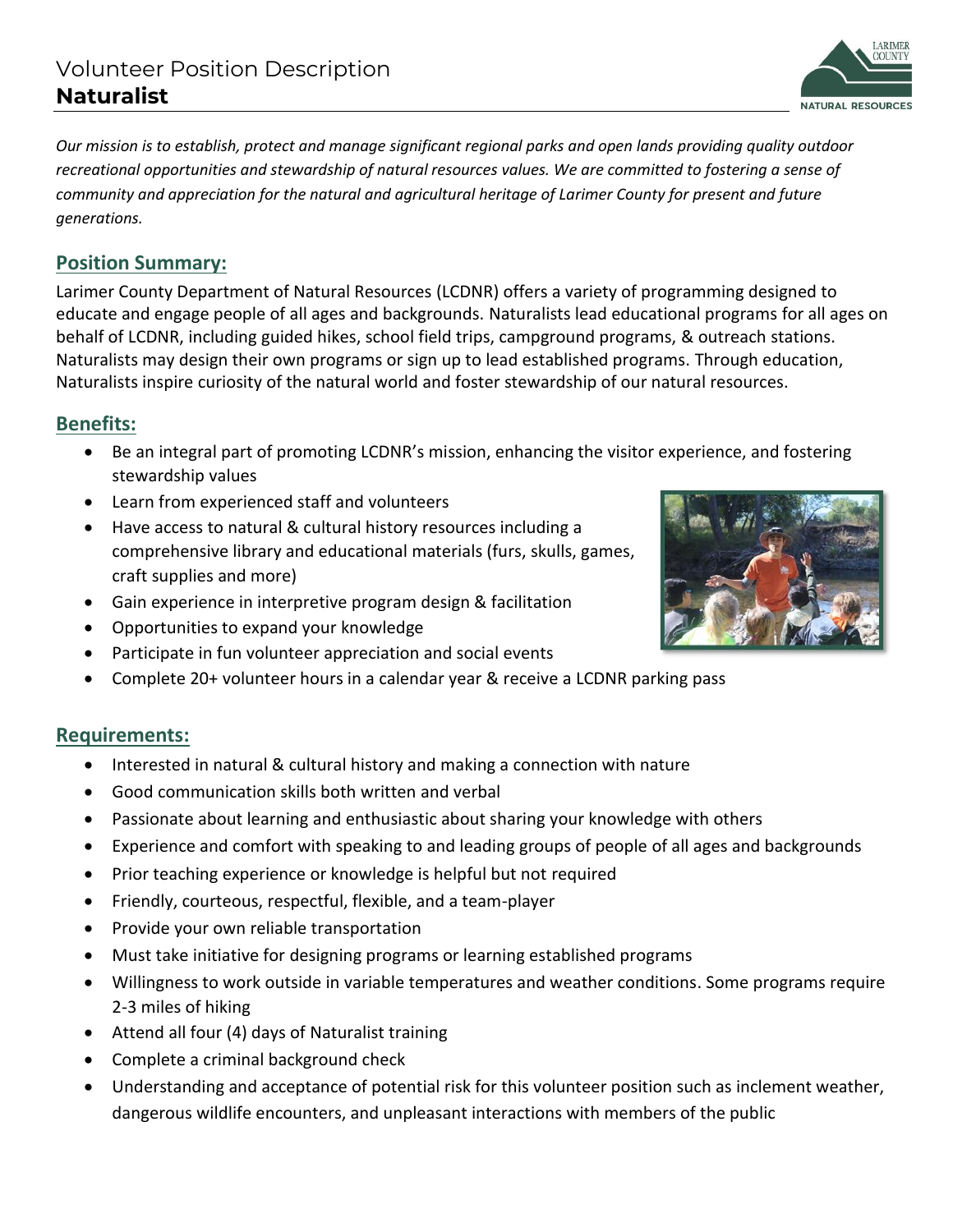## Volunteer Position Description **Naturalist**

## **Duties:**

- Required to lead or co-lead four (4) programs of their choice per year
- Represent Larimer County in a friendly, professional manner & deliver an introduction about LCDNR at the start of every program
- Research and study information relevant to the education program including lessons plans
- Use LCDNR stewardship messaging
- Communicate with the Education staff including program feedback, ideas, or concerns
- Know LCDNR Emergency Response Procedures and be prepared to contact help if there is an urgent incident during your program (participant injury, unruly visitor, weather emergency, etc.)
- Abide by all rules, regulations, and safety guidelines while on Larimer County property
- If the primary leader of a program, notify Education staff as soon as possible if a program is canceled due to weather or other factors. Staff will notify registered participants, volunteers & the public
- Naturalists are not required to lead all program types; for example, if a Naturalist prefers to work with children there is no expectation that they will lead an adult-oriented program

### **Program Specific Duties & Schedule:**

#### *School Field Trips*

Lead students using established curriculum

- Review and learn lesson plans
- Work with staff and other volunteers in a rotational station or guided hike style program
- Weekday mornings in the spring and fall

#### *Outreach*

Engage with visitors at trailheads & reservoirs using established lesson plans & LCDNR stewardship messages

- Topics include rattlesnake safety, trail etiquette, heat safety, bear awareness, etc.
- Weekend mornings spring, summer, & fall

#### *Campground Programs*

Engage campers during their stay at LCDNR campgrounds on Saturday evenings

• Design your own program or adapt one of our established programs

#### *Guided Hikes:*

Lead a guided hike for the public with the date, time, and location of your choice (occurs year-round)

- Hike topics focus on natural or culture history such as wildflowers, birds, geology, moonlight, etc.
- Adapt an established program or independently purpose, design, & implement programs; responsible for program design all the way to completion. Program topics must meet prior approval

*We are always considering new program offerings for our community and are open to our Naturalists' ideas and suggestions.*